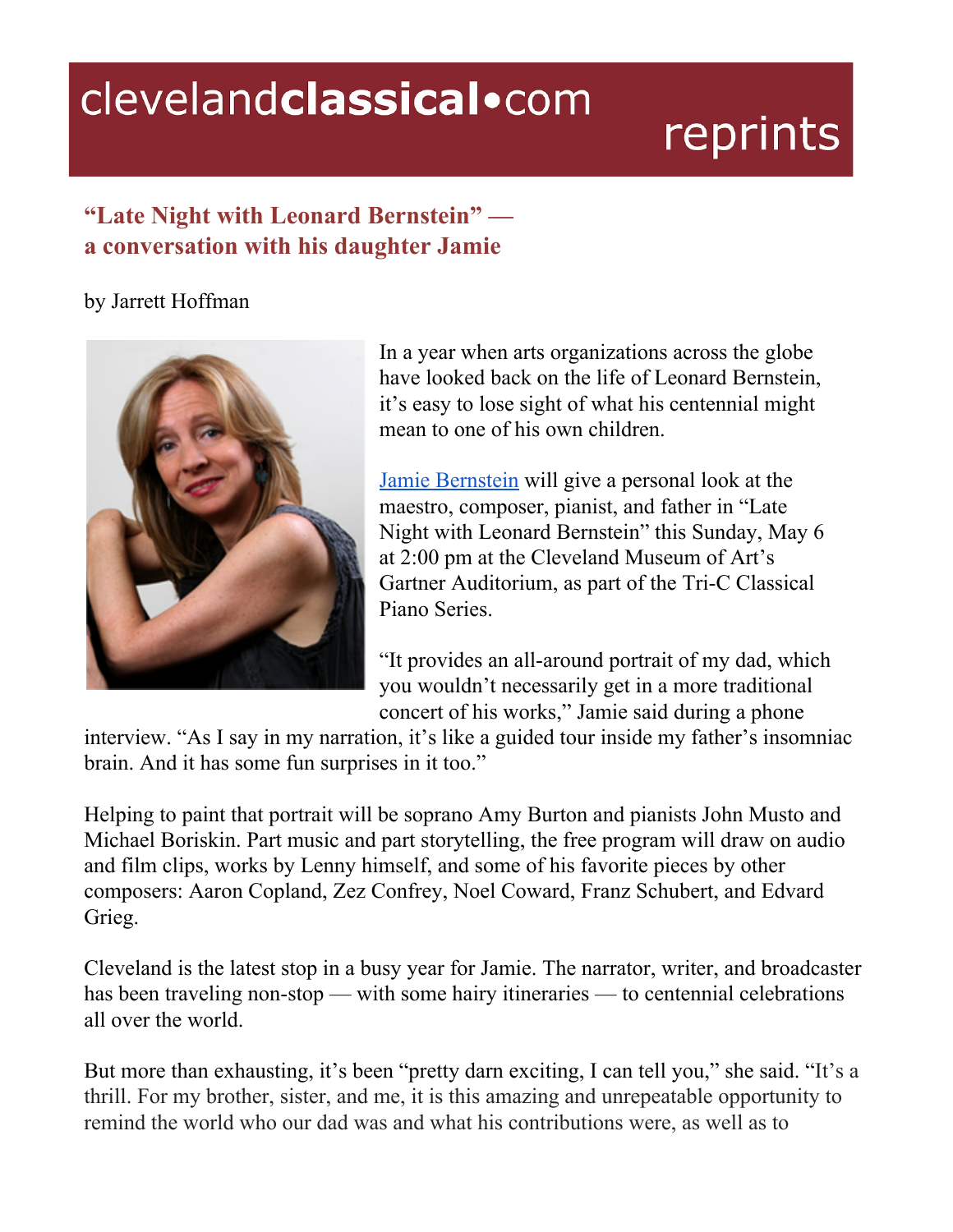introduce him to new generations. He's not on TV all the time like he used to be when I was growing up."

To describe her dad, Jamie has been using a word that didn't exist in his time. "He was so broadband," she said. "He wasn't just a conductor, he was a composer. And as a composer he was always pulling down the walls between genres and mixing things up in a new way. His legacy as an educator is astonishing, and hasn't been duplicated by anyone."

And there's more: he was an activist and humanitarian. "He was never afraid to stand up and speak out against injustice and violence, and that has certainly lost none of its relevance," Jamie said. She pointed to the modern idea of the citizen-artist. "That wasn't a 'thing' back when my dad was doing it — in a way he was the granddaddy of citizen-artists. He's a role model for artists today who want to make their work part of the world."

One question Jamie gets asked all the time: what was it was like to grow up with a famous dad? For the long answer, she's releasing a book in June, *[Famous](https://www.amazon.com/Famous-Father-Girl-Growing-Bernstein-ebook/dp/B071K5W9PP) Father Girl.* "The title is taken from what my 2nd-grade classmate used to call me to tease me."

The short answer to that question? "It was not boring," she said. "It was a very exciting, convivial, populous childhood. My parents had tons of friends, and everybody was always over to the house. They were mostly in the arts, so there was a lot of creative energy around all the time — a lot of singing, word games, and charades. My siblings and I would go to sleep at night listening to our parents and their friends having so much fun down in the living room. We could hear them roaring around the piano and screaming with laughter, so it took me a while to realize that being a grown-up wasn't just all fun and games, because it sure looked that way



when I was little. Of course I eventually found out that it's rather more complicated."

Families go through many ups and downs, and Jamie's was no different. "But we had such an intensity of warmth and connectedness," she said. "That somehow ended up winning the day, and I owe a lot of it to my mother, Felicia Montealegre, who was kind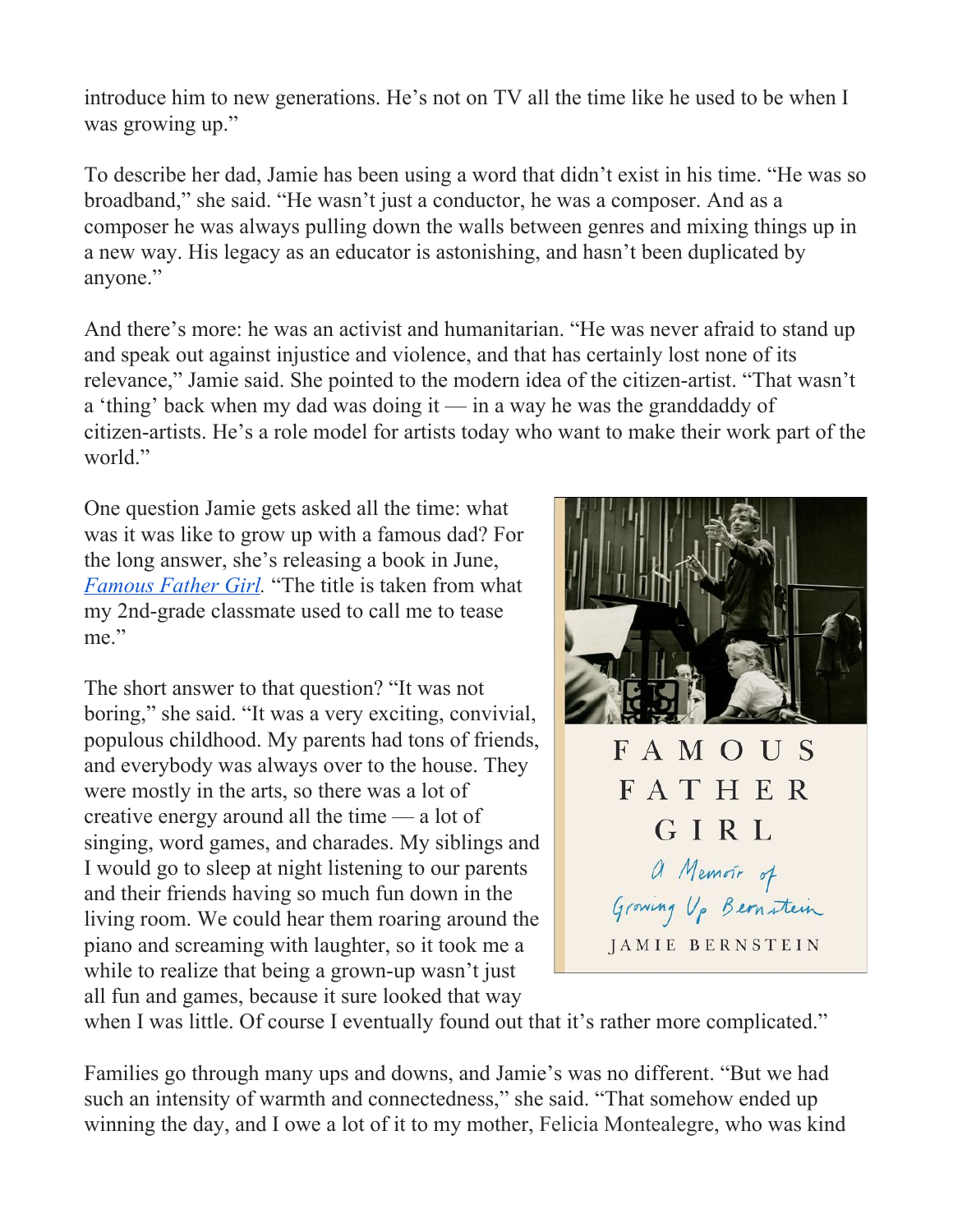of the family glue. She was the one who had the genius to keep us all connected to each other in this essentially indestructible way. I really give her the credit for that."

How would her parents respond to what is shared of the family in Sunday's program? "My father would love it. I think my mother would too, actually — she was a pretty private person, so she might be on the fence about having all of this out in the world. I thought about that a lot while I was writing my book," she said. "My father was much more of a gregarious person, almost to a fault. He was just out there all the time, as we know. So I think this show would be very much in keeping with his personality — that's the idea of it, after all."



As a narrator of concert programs, Jamie's work marrying words and sound is not so different from that of a music journalist. "It's the challenge of challenges to use words to describe music," she said. "It's sort of an essentially impossible task, and that's part of what makes it fun, I think. I so much admire my father's ability to do exactly that with his Young People's Concerts, which made such an impact on multiple generations of music lovers."

Narrating programs around the world, Jamie is routinely told by audience members and musicians alike that her father's educational concerts are the reason they fell in love with music. "And you know, I'll bet you a significant percentage of the butts in seats at concert halls today are there because of the Young People's Concerts," she said. "Of course every orchestra is scratching its head and wringing its hands trying to figure out how to replace those butts as they slowly die off. I hope they figure out a way — they could really use a guy like my dad right about now. But of course the world is different,